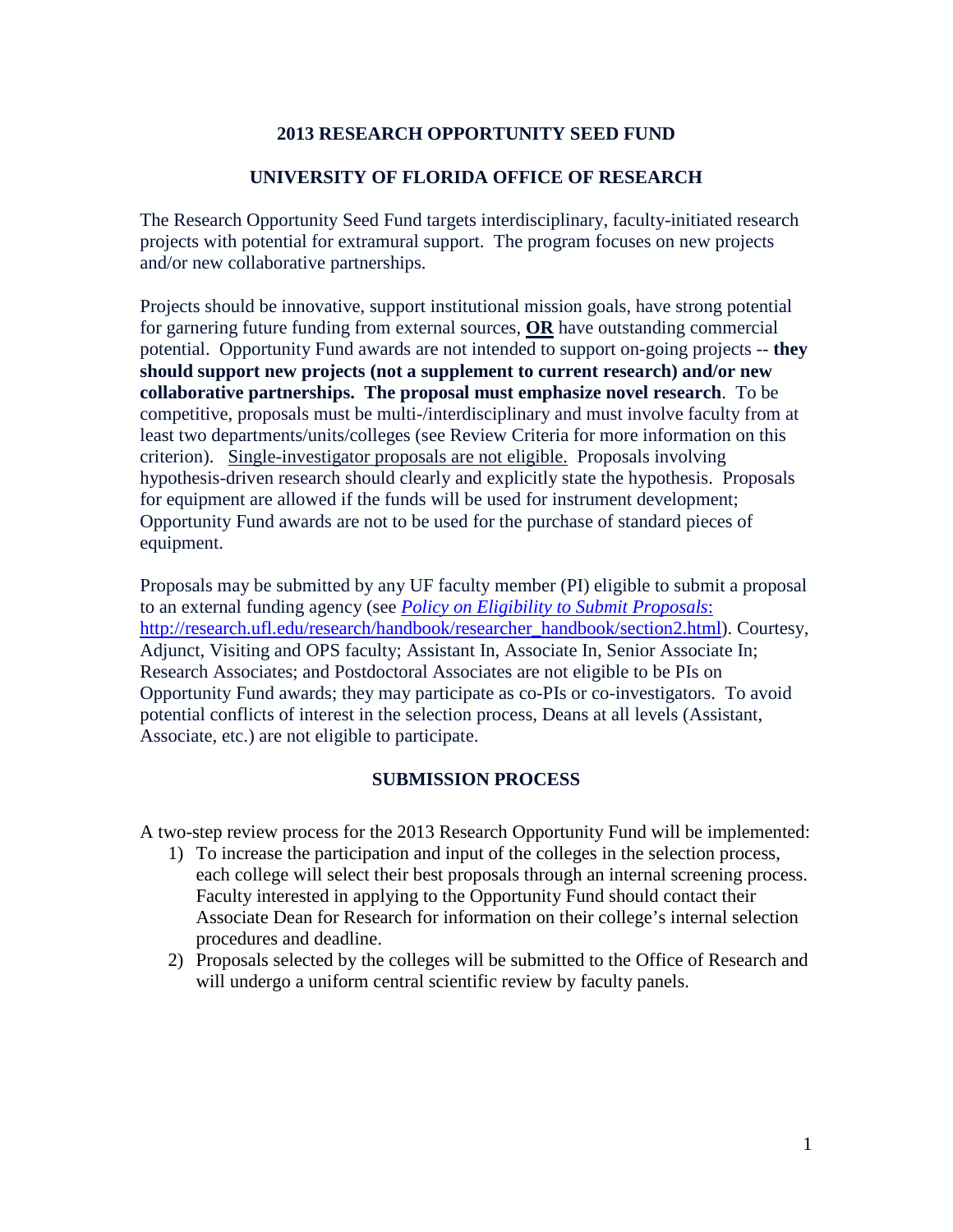The number of proposals submitted by each college is based upon each college's extramural award performance in the previous fiscal year. **The maximum number of proposals allocated to each college for the 2013 competition is provided below:** 

| <b>Total Awards Received</b> | # Proposals Allocated | <b>Colleges</b>                       |
|------------------------------|-----------------------|---------------------------------------|
| $<$ \$5M                     | 1 per college         | Business, Fine Arts, Health &         |
|                              |                       | Human Performance,                    |
|                              |                       | Journalism & Communications,          |
|                              |                       | Law, Nursing, Center for Latin        |
|                              |                       | American Studies*                     |
| $$5M - 10M$                  | 2 per college         | Design, Construction $&$              |
|                              |                       | Planning, Florida Museum of           |
|                              |                       | Natural History, Pharmacy             |
| $$10 - 25M$                  | 3 per college         | Education, Dentistry, Public          |
|                              |                       | Health & Health Professions,          |
|                              |                       | Veterinary Medicine                   |
| $$25 - 50M$                  | 4 per college         | Liberal Arts and Sciences,            |
|                              |                       | Medicine-Jacksonville                 |
| $$50 - 75M$                  | 5 per college         | <b>NA</b>                             |
| $$75 - 100M$                 | 6 per college         | Engineering                           |
| $$100 - 150M$                | 7 per college         | <b>Agricultural and Life Sciences</b> |
| $$150 - 200M$                | 8 per college         | NA                                    |
| $$200 - 250M$                | 9 per college         | Medicine-Gainesville                  |
| More than \$250M             | 10 per college        | <b>NA</b>                             |

\*Only faculty tenured in the Center for Latin American Studies may be PIs on proposal(s) submitted by the Center.

#### *Please note:*

- 1. The system of allocation determines how many proposals will be submitted by each college to the Office of Research. There is no college-based allocation system for awards - these will be merit based, as recommended by faculty review panels. Panels will employ the primary/secondary/tertiary reviewer process.
- 2. The allocated number of proposals designates how many can be submitted by a college with its faculty members as PI. There is no restriction on the number of proposals submitted by colleges with faculty serving as co-PI. To avoid potential conflicts of interest in the selection process, Deans at all levels (Assistant, Associate, etc.) are not eligible to participate.
- 3. The proposal allocations per college are reviewed annually and adjusted based upon each college's extramural award performance in the preceding fiscal year.
- 4. The method and schedule by which each college selects their allotted number of proposals for submission to the Office of Research is at the discretion of the college. The deadline for submission of each college's Opportunity Fund proposals and signed DSR-1 forms to the Office of Research is January 9, 2013.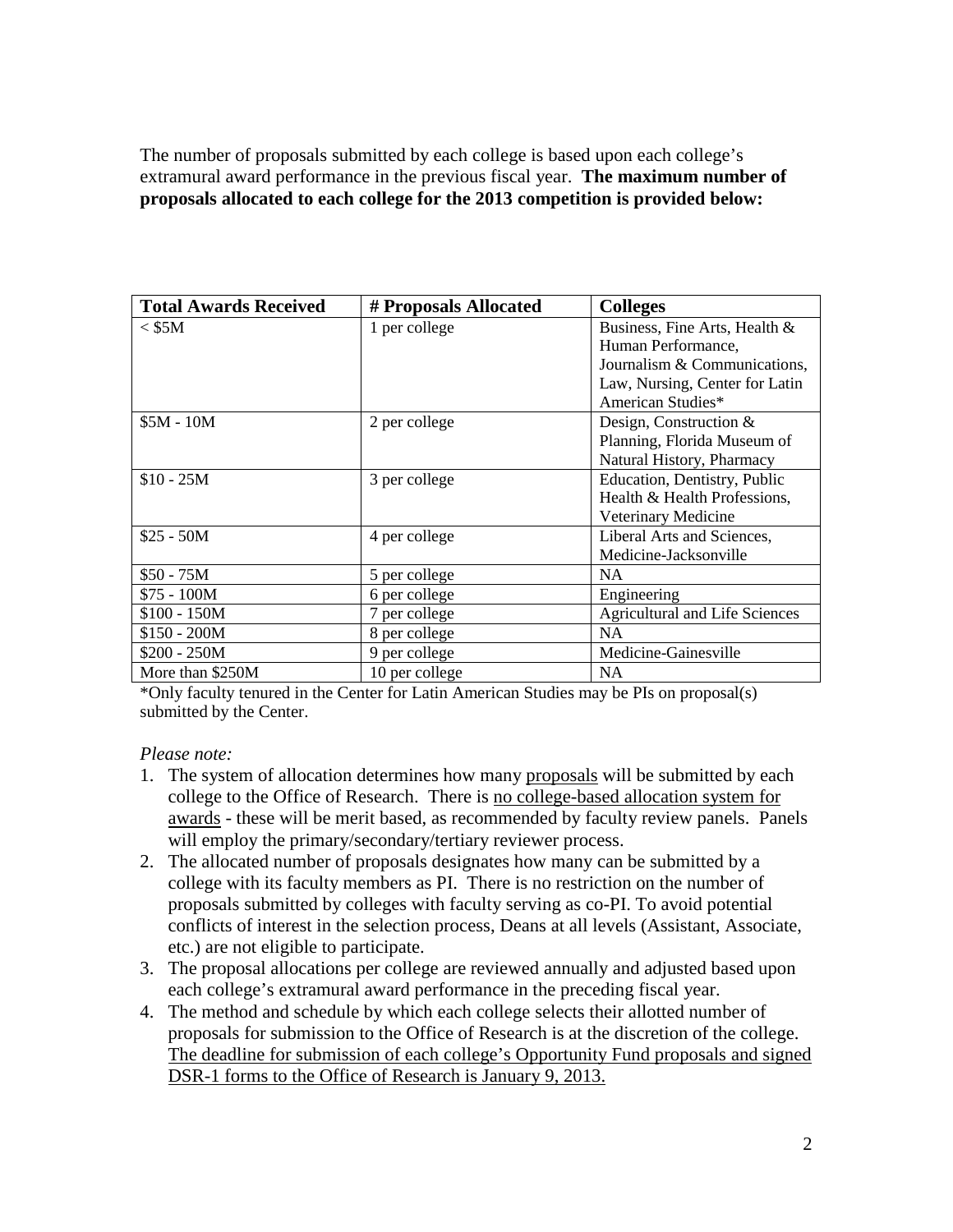- 5. The Office of Research will seek input from the colleges for nominations of faculty to serve on the review panels.
- 6. **All Opportunity Fund awards will be administered over a two-year period. No extensions will be allowed.**
- 7. PIs who received Opportunity Fund awards are not allowed to submit another Opportunity Fund proposal as the PI for two years. For example, a PI who received an award in April 2012 cannot submit another proposal until the 2014 competition (announced by the Office of Research in Fall 2013).

# **FULL PROPOSAL GUIDELINES**

## **(FOR SUBMISSION TO THE OFFICE OF RESEARCH)**

Faculty interested in applying to the Opportunity Fund should contact the Associate Dean for Research for information on their college's internal selection procedures and deadline. Each college's selected proposals must be submitted to the Office of Research by 5 p.m. January 9, 2013, to [opportunityfund@research.ufl.edu.](mailto:opportunityfund@research.ufl.edu) Proposals must be emailed in Word or PDF format only as ONE file (name file: 2013\_OppFund\_PI last name). Paper copies will not be accepted. **Proposals should NOT be entered into PeopleSoft at this time.**

A signed DSR-1 form is required and may be scanned and submitted as a separate file on as many pages as are necessary to obtain all signatures (or it may be faxed, delivered or mailed to the Office of Research). Please ensure that ALL faculty contributing time to the project, as well as their chairs and deans sign the DSR-1 form. DSR-1 forms are due on January 9, 2013; any extension for DSR-1 forms must be requested by emailing [opportunityfund@research.ufl.edu](mailto:opportunityfund@research.ufl.edu) by the due date.

Proposals should consist of the following materials in this sequence:

- 1. Cover Page: Include title, list of PIs, co-PIs and all faculty contributing time to the project and their departmental/college affiliations, email address of primary contact PI, project start date and budget request.
- 2. Abstract. Explain the rationale for the work to be accomplished in terms that can be understood by an "intelligent non-expert."
- 3. Project Description. Up to five (5) pages of text MAXIMUM describing the project. If proposals are longer than 5 pages, only the first 5 pages will be reviewed. The project description should be written such that it can be understood by an interdisciplinary faculty committee. PIs must keep in mind that their proposals are not being evaluated by a discipline-specific committee, but rather by an interdisciplinary one.
	- a. Project description to include the following: Specific Aims/Objectives, Background and Significance, Innovation/potential impact of research, Approach/Research Design and Preliminary data (if applicable).
- 4. Literature Cited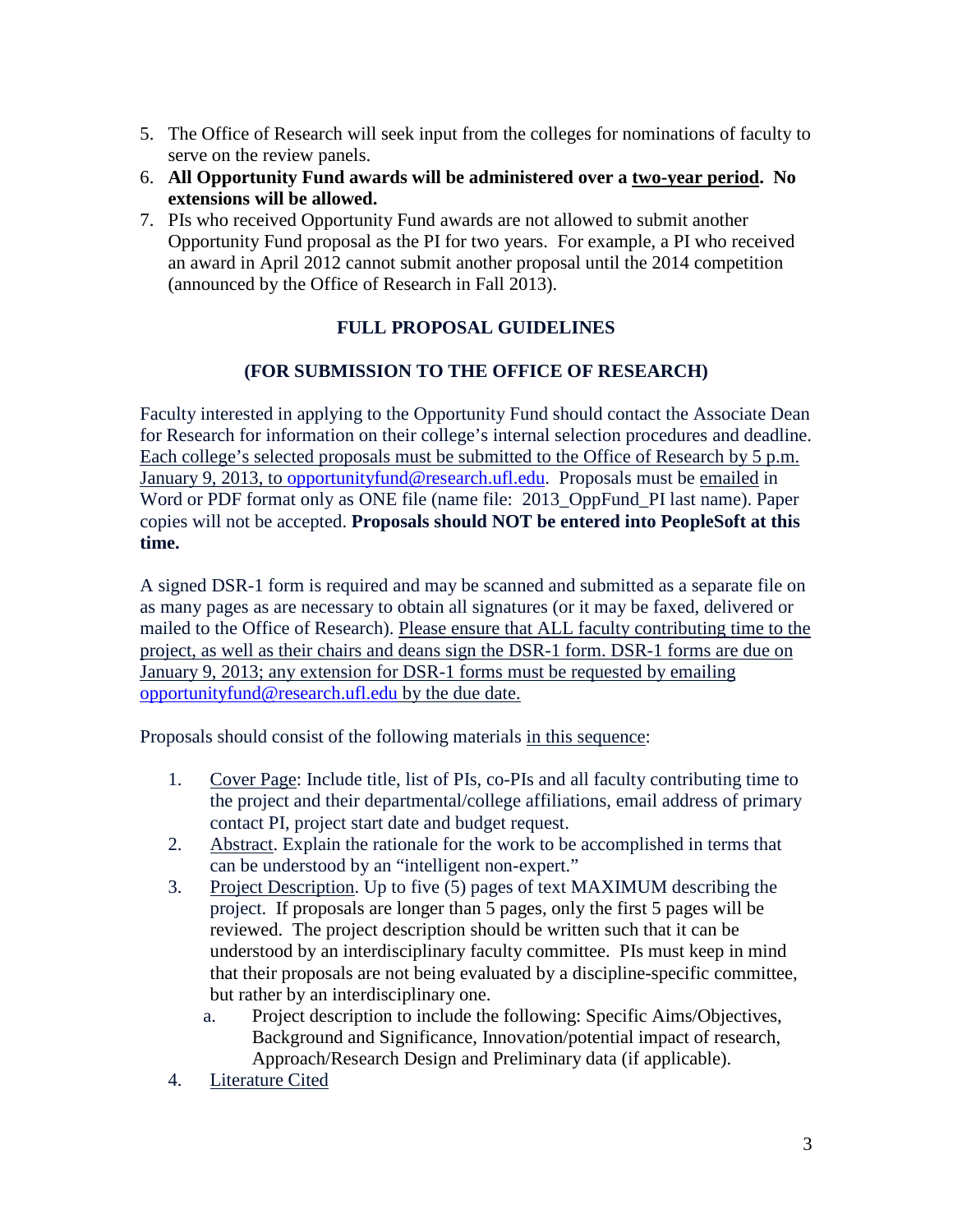- 5. Key Personnel. A list of the individuals to be involved and details of their participation.
- 6. A detailed budget and justification of expenses.
	- a. Budgets should not exceed \$100,000 for the entire project period; most awards will be for less.
	- b. The budget may include all normally allowable costs of research with the **exception of faculty salaries and indirect costs**. The percent effort of each participating faculty member must be included in the budget justification. Opportunity Fund awards are to be expended on campus. Exceptions will be allowed in instances where specific techniques are not available on campus. There are no Indirect Costs associated with Research Opportunity Seed Fund awards.
	- c. Budgets may be for a period of up to two years. Awards will be administered for up to two years and no extensions will be allowed.
	- d. A specific start date should be given (the earliest start date is May  $1<sup>st</sup>$ ). **If no start date is specified, the Office of Research will assume a start date of May 1, 2013**.
- 7. a. Plans to obtain continuing external support for the project. Proposals must specifically list the sources of external support that will be pursued following the seed money provided by the Research Opportunity Seed Fund; **and/or**, b. If applicable  $-\underline{\mathbf{a}}$  description of the commercial potential, including a statement of potential market size and how the funding could increase the marketability of the technology. Commercial potential is not a requirement for funding, nor is it a review criterion.
- 8. Current, brief Curriculum Vitae or resume of the Principal Investigator and each of the Co-PIs/Co-Investigators (NIH- or NSF-style biosketch suggested) and a list of their currently funded research with percent time commitment to each funded project. (Maximum of 4 pages each.)
- 9. Appendices*,* if necessary to support the proposal, should be brief; please do not attach manuscripts or other lengthy documents.

Please keep in mind that proposals should be written in a manner appropriate for an interdisciplinary review panel.

Proposals selected by the college to go forward to the university-wide competition must be emailed to the Office of Research [\(opportunityfund@research.ufl.edu\)](mailto:opportunityfund@research.ufl.edu) in Word or PDF format as ONE file (name file: 2013 OppFund PI last name). Paper copies will not be accepted. The DSR-1 form may be submitted separately but must also be submitted by the January 9, 2013 deadline.

Formatting requirements: Single spacing; font size no smaller than 11 point; minimum 0.5 inch margins; tables and figure legends can be in 10 point.